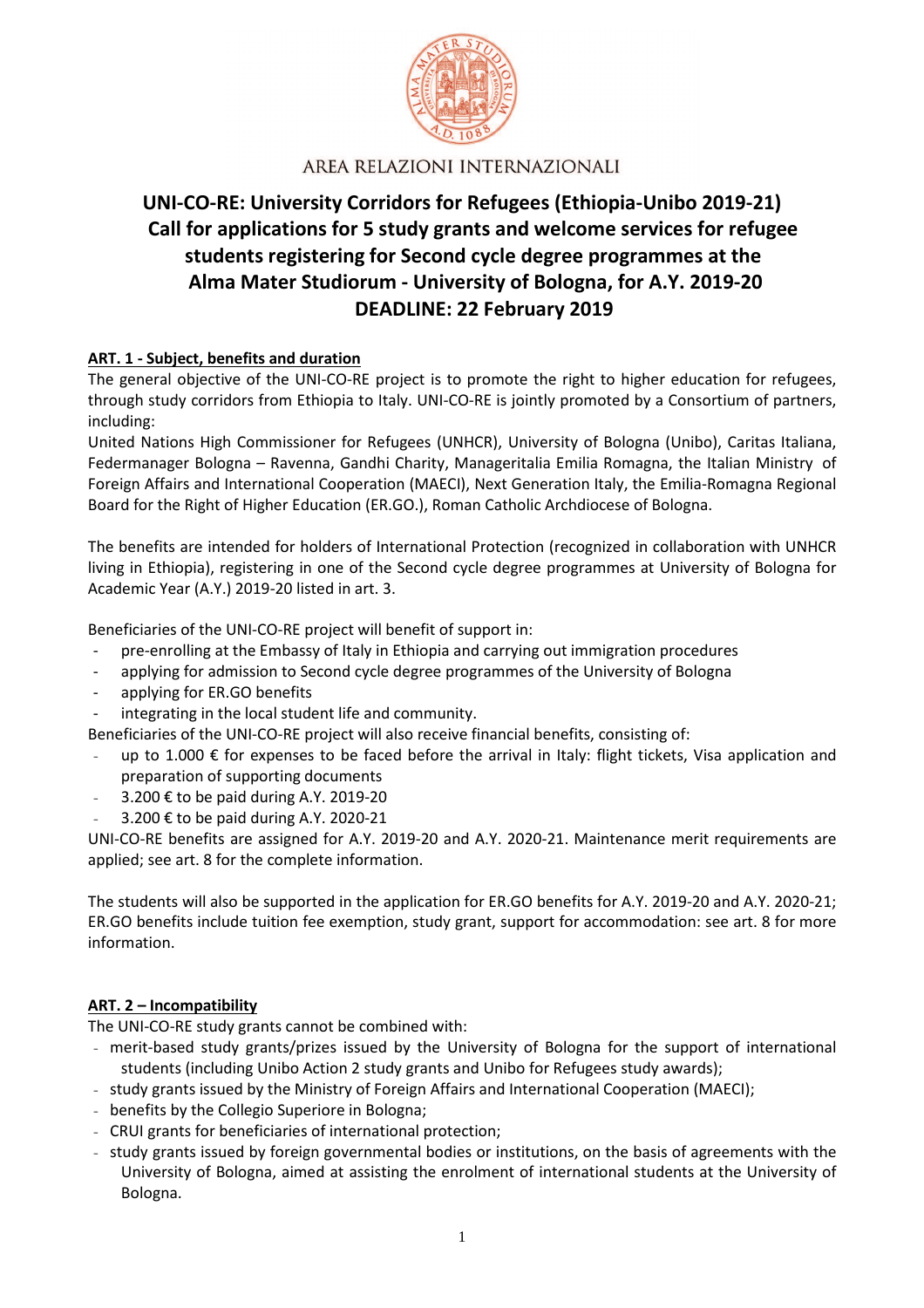

### **ART. 3 – Application requirements**

Application is open exclusively to candidates who:

- 1. are residing in Ethiopia and have been recognized the refugee status in collaboration with UNHCR
- 2. hold a qualification valid for admission to the chosen Second Cycle Degree Programme, issued by a higher education institution accredited in the Ethiopian higher education system. Candidates must have obtained the qualification in 2017 or 2018 (European calendar). Students currently completing the last year of an accredited undergraduate degree programme can also apply; the study grant will only be awarded upon completion of the qualification prior to registration in A.Y. 2019-20.
- 3. have a Grade Point Average (GPA) of at least 3.0 according to the Ethiopian tertiary education grading system.
- 4. meet the admission requirements in one of the Second cycle degree programmes of the University of Bologna listed in Attachment 1, or will meet such requirements at the time of registration. Students must autonomously check the entry requirements of the chosen Second Cycle Degree Programmes and apply for admission. See art. 7 for more information.
- 5. Have never been enrolled before in a degree programme at the University of Bologna.

#### **ART. 4 – Application submission: terms and methods**

Applications must be submitted **between 15 January 2019 at 12:00 (noon) CET to 22 February 2019 at 12:00 (noon) CET, exclusively through Studenti Online (www.studenti.unibo.it).** 

Anyone wishing to submit an application must:

- 1. register on studenti.unibo.it if not already in possession of a Unibo username and password (institutional credentials). To do so:
	- a. connect to studenti.unibo.it, access the "Register" section, and register;
	- b. fill in all the mandatory fields (foreign students not in possession of an Italian tax code number should go to the "International students registration" section) and follow the instructions to create a Unibo username and password. Important! The personal details of individuals registering on the site must correspond exactly to those indicated on their passport or identity card;
	- c. following the first access, the PUK code must be replaced with a personal password. It is important to store your Unibo username and password somewhere safe that you will have access to over the long term, as they will be required every time you access your profile on studenti.unibo.it;
- 2. log in to studenti.unibo.it, entering your Unibo username and password, and click "Calls";
- 3. select "Call UNI-CO-RE: University corridors for Refugees (Ethiopia-Unibo 2019-21)"; only students in possession of the requirements specified in article 3, point 5 of this call will be able to fill in the application online;
- 4. check your contact information;
- 5. enter all required details;
- 6. upload all required documents in pdf format.

For assistance or guidance when filling in the online application, students can contact the Studenti Online Help Desk, telephone n° +39 0512099882, from Monday to Friday between 9:00 and 13:00 (CET) and between 14:00 and 17:00 (CET), or send an e-mail to help.studentionline@unibo.it.

Important! The application will be deemed valid only if the student completes the above procedure correctly. Applications cannot be submitted on paper, by fax or by e-mail.

Applicants must attach the following documents to their application: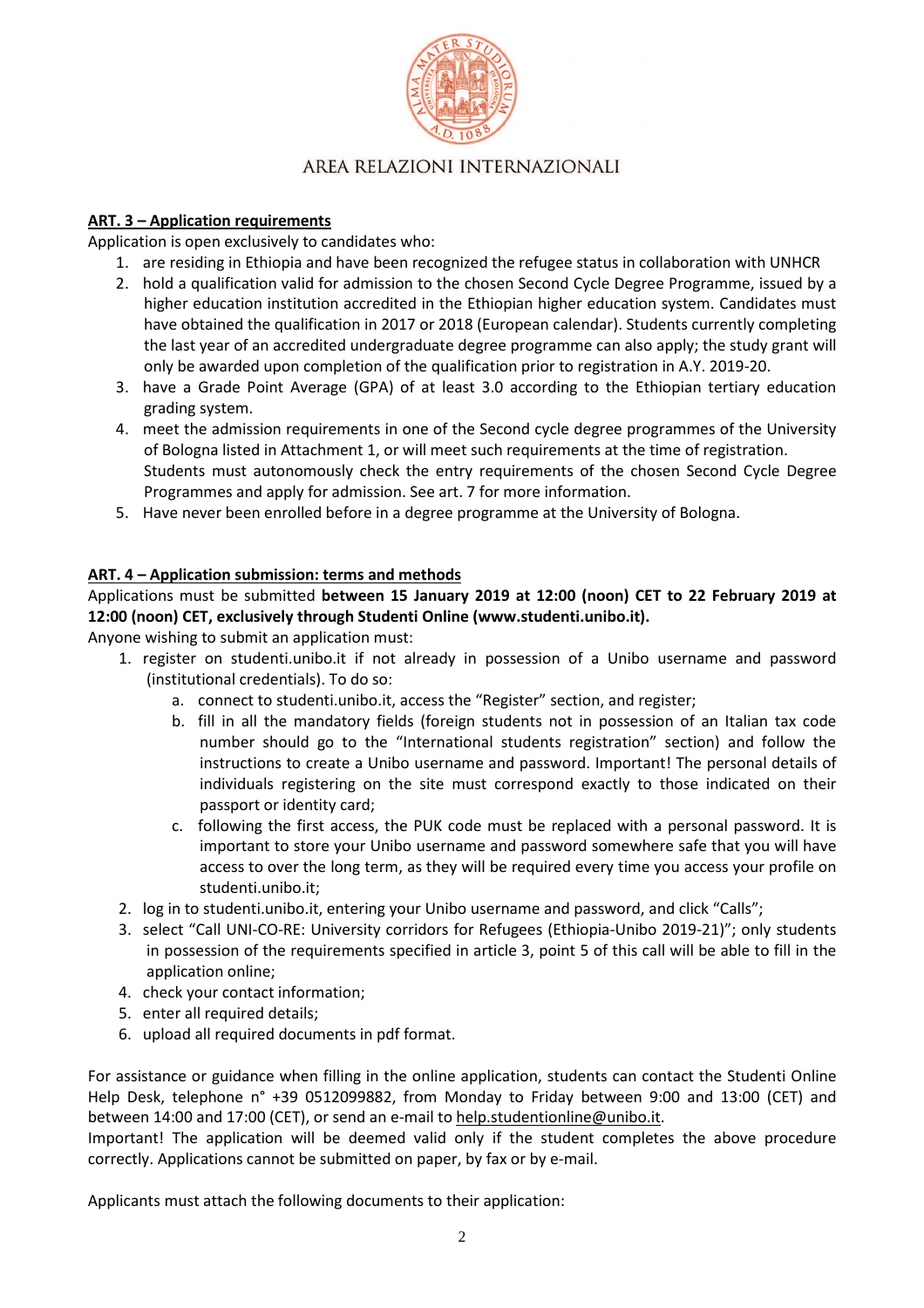

- 1. a copy of their currently valid **Refugee Identity card** issued in collaboration with UNHCR;
- 2. a certificate confirming the **qualification** required for admission to the chosen degree programme, along with **transcripts** of exams passed and relative marks. Students who have not completed their qualifications by the application submission deadline may present an enrolment certificate along with the transcript of exams passed to date and relative marks. The study grant will only be awarded upon completion of the qualification prior to registration in A.Y. 2019-20;
- 3. a **curriculum vitae** (CV) using the attached template (Attachment 2).
- 4. a **motivation letter** (maximum two A4 pages).

Applicants are also warmly recommended to shoot a **short video** CV (e.g. using a mobile phone) where they introduce themselves and their motivations. Candidates can send the video via https://wetransfer.com/ to the email address internationaldesk@unibo.it. Applicants will be notified via email of the receipt of the video. It is not compulsory to add the video to the requested documentation.

Applications that are not properly filled in or complete with all the required documentation will not be accepted.

All documents presented by applicants must be in English or Italian.

All documents in any language other than Italian or English must be supported by a translation into English or Italian on plain (non-letterhead) paper. The translation may be done directly by the candidate. The submission of the translated documents only is not enough, applicants also need to provide the original document.

In this phase, it is not necessary to submit an official (sworn/certified) translation into Italian, or the relative legalization or "declaration of value" of the study qualification.

#### **ART. 5 Selection criteria**

Students are selected on the basis of merits requirements, which will be evaluated by boards of experts from the partner organizations of UNI-CO-RE and may also include professors from the University of Mekelle (Ethiopia), appointed by the Director of the International Relations Division of the University of Bologna.

The selection process will consist of 2 parts:

Part 1: evaluation of the documentation made available by the candidates,

Part 2: interview of selected candidates

Part 1

The board will evaluate the documentation received by each applicant based on the following criteria:

- academic background and GPA (score: 0-20)
- evaluation of CV: professional experience and personal skills (score: 0-20)
- personal motivation and coherence between previous studies and selected Second Cycle Degree programme (score: 0-10)

**Students receiving a score of less than 30 will not be admitted to part 2 (interview) of the selection process.** 

The list of the candidates admitted to the interview will be available on www.studenti.unibo.it by 28 March 2019.

Part 2: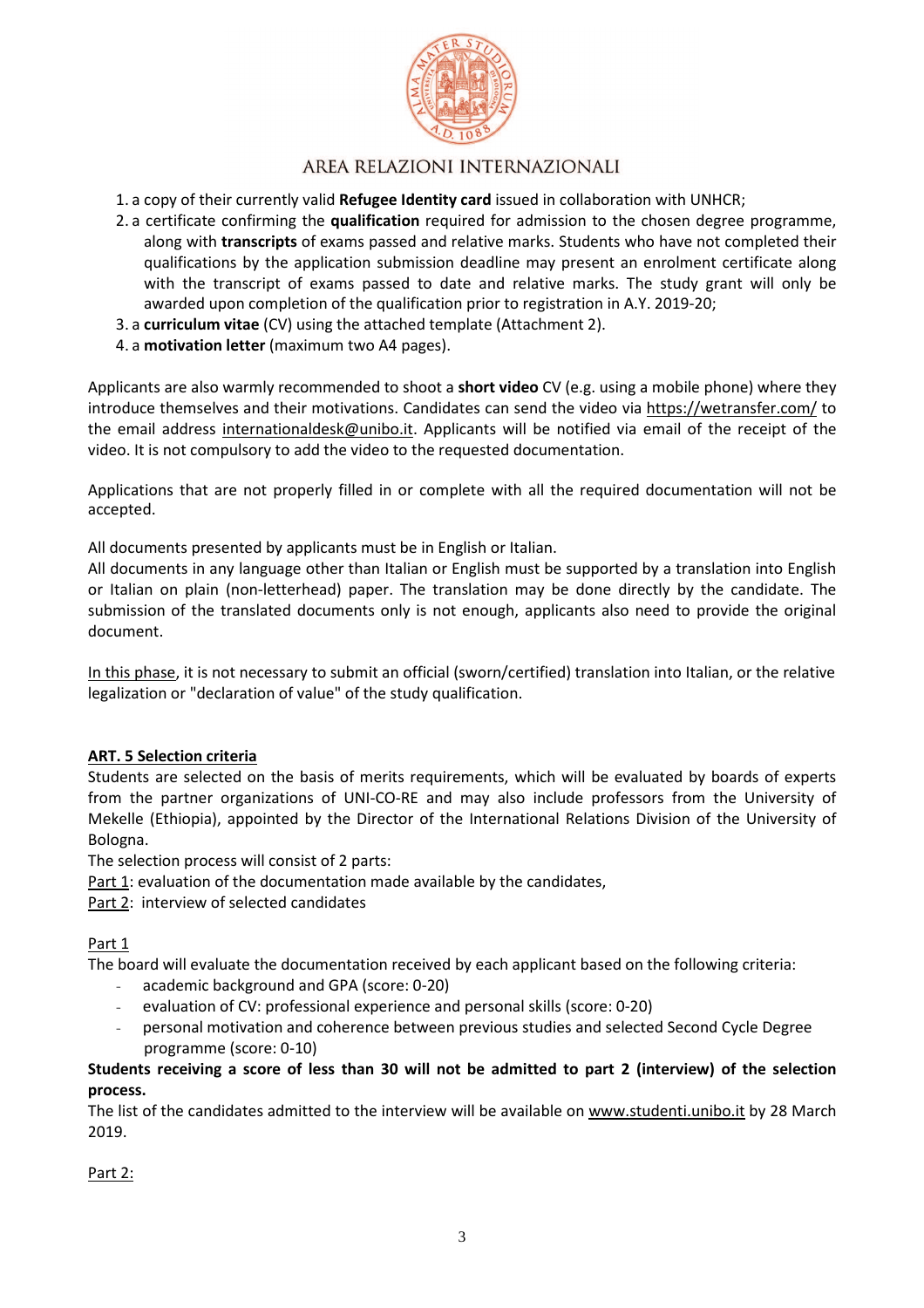

The second part of the selection process consists of an interview of the selected candidates, in order to evaluate the personal commitment, attitude and skills of the candidates and to ascertain the level of English (score: 0-20).

Interviews will take place between 1 April 2019 and 5 April 2019. Interviews will be either in-person meetings or Skype interviews. Candidates will be able to get information about place and schedule of the interviews on www.studenti.unibo.it

Candidates are requested to come to the interview with the Refugee Identity Card used during the on-line application.

#### **ART. 6 – Establishment and approval of the ranking list of candidates and application of preferences in the event of equal evaluations**

Candidate rankings are drawn up by the boards and are approved by decree of the Director. The rankings are organised in decreasing order of points. For equal points, preference will be given to the younger candidate.

Only candidates with a minimum score of 50 (considering part 1 and part 2 of the selection process) will be considered eligible.

The rankings will be published on studenti.unibo.it

#### **ART. 7 – Acceptance**

Winners will be notified of the award by e-mail.

In order to confirm acceptance of the UNI-CO-RE project support and financial benefits, assignees must send an e-mail to internationaldesk@unibo.it no later than 10 days from the award notification sending date, under penalty of loss of the project support and financial benefits.

Awardees must state their full acceptance without reserve of the UNI-CO-RE project support and financial benefits, according to the conditions established in the call for applications. In this statement, they must expressly confirm, under their own full responsibility, that they do not fall within any of the conditions of incompatibility established in article 2 of this call for applications. They shall also notify the university of any changes to the declared information which may arise during the year.

IMPORTANT: students selected for the UNI-CO-RE project support and financial benefits are not automatically admitted in the chosen Second Cycle Degree Programme. Student must autonomously apply for admission and enrol in the chosen programme. Student must comply with applicable provisions and deadlines, including the enrolment regulations established by the Memorandum issued by the Italian Ministry of Education, University and Research concerning foreign students' access to university degree programmes.

#### **ART. 8 – UNI-CO-RE financial benefits: payment methods and maintenance requirements**

UNI-CO-RE financial benefits consist of:

- up to 1.000  $\epsilon$  for expenses to be faced before the arrival in Italy: flight tickets, Visa and preparation of supporting documents
- 3.200 € (gross of all fees to be paid by the beneficiary) to be paid during A.Y. 2019-20 and 3.200 € (gross of all fees to be paid by the beneficiary) to be paid during A.Y. 2020-21. Payments will be divided in installments and subject to the achievement of merit requirements; the winners will be provided with more information on payment dates and merit requirements.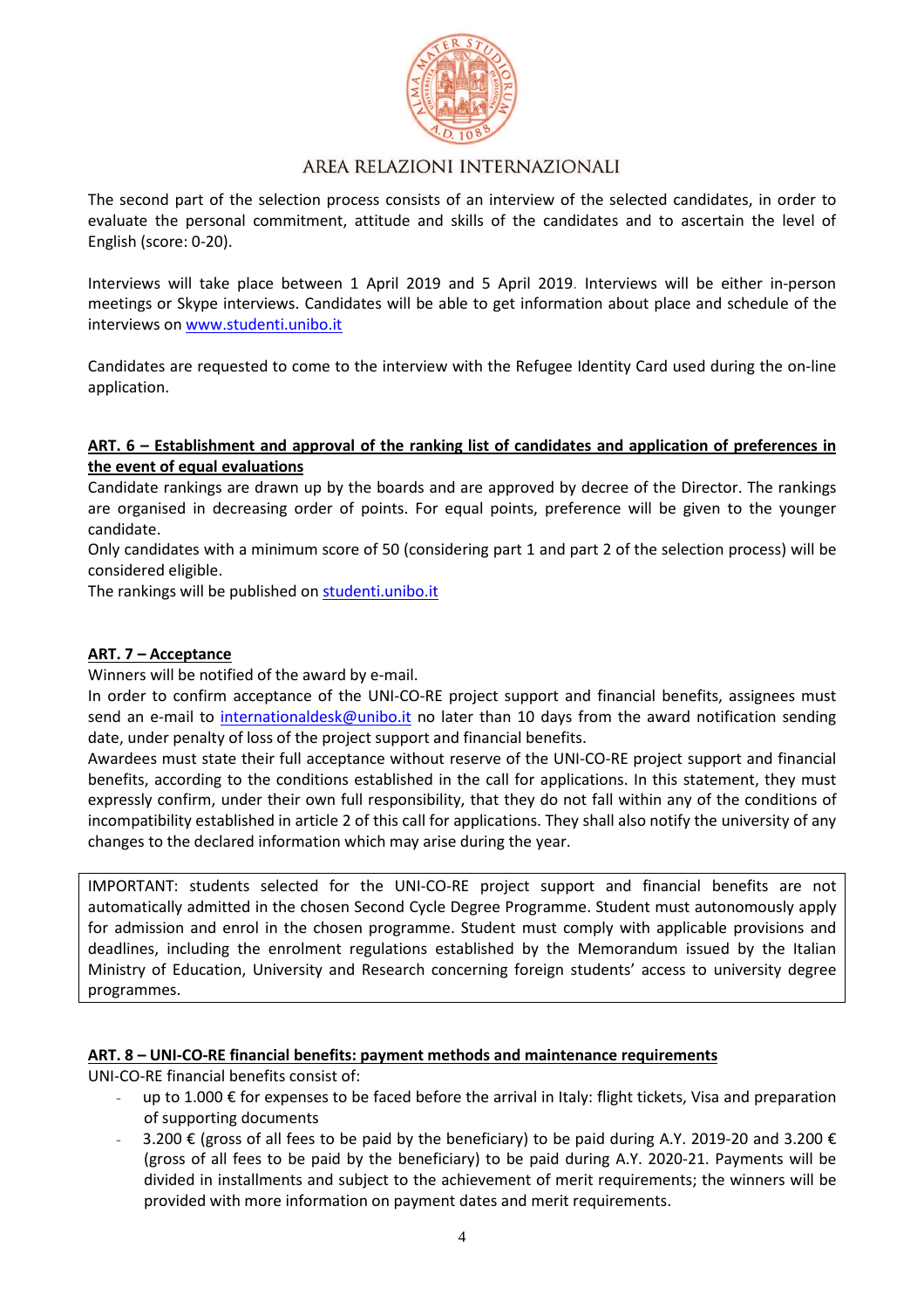

Students selected for the UNI-CO-RE project can apply for ER.GO benefits; the call for applications for ER.GO benefits are published in mid July on www.er-go.it. The deadline to apply for accommodation is usually at the beginning of August.

It is a duty of the student to correctly complete the applications for ER.GO benefits within the deadlines set by ER.GO for A.Y. 2019/20 and 2020/21. Students can ask for ER.GO support in filling the application, by contacting ER.GO officers (Mrs Elisabetta Marzocchi - +39 051 6436788; emarzocchi@er-go.it - and Mrs Daniela Forte + 39051 6436727; dforte@er-go.it).

ER.GO will exempt UNI-CO-RE students from providing the supporting documents usually required to international students in order to prove their economic condition.

ER.GO benefits will include for each academic year:

- free accommodation in ER.GO student dorm in a shared room for the month of September 2019;
- accommodation in an ER.GO student dorm in a shared room (the monthly rent will be deducted from the ER.GO study grant. In any case the student must anticipate the cost of  $\epsilon$  250 for the security deposit);
- a budget of 600  $\epsilon$  for catering services per academic year;
- full tuition fee reduction (in any case the student must pay for each academic year €157,64 in regional taxes, the tax stamp and insurance premium – amount subject to change for A.Y. 2019-20 and 2020- 21);
- a study grant worth about 5.192,56  $\epsilon$  per academic year, paid in 3 instalments. The payment of the grant is subject to the acquisition of the merit requirements similar to those set in the ER.GO call for applications for each academic year. Please note that the payment of the second instalment will be subject to the acquisition of 15 credits by 31 March 2020 for A.Y. 2019-20 and to the acquisition of 50 credits by 31 March 2021 for A.Y. 2020-21;
- the reimbursement of the regional tax (140  $\epsilon$ ); the reimbursement of the regional tax is subject to the acquisition of the merit requirements set in the ER.GO. call for applications for each academic year;
- the support of a volunteer student for A.Y. 2019/20.

IMPORTANT: The possibility of being awarded ER.GO benefits is dependent on the rules set in ER.GO call for applications for A.Y. 2019/20 and A.Y. 2020/21, including:

- the student's effective admission and registration in the chosen second cycle degree programme, or in another degree programme of the same cycle, by the deadline set in the ER.GO study grant call for applications.

- the merit requirements to be achieved in order to maintain the benefits during each academic year and not to incur in their revocation. Based on the current ER.GO requirements, they are:

A.Y. 2019/20 - First year second cycle degree programme students: **30 CFU** by 10 August 2020 A.Y. 2020/21 – Second year second cycle degree programme students: **80 CFU** by 10 August 2021

#### **ART. 10 – Withdrawal**

Applicants may withdraw by sending an e-mail to internationaldesk@unibo.it.

In case of withdrawals received by 30 June 2019, UNI-CO-RE project support and financial benefits will be allocated to the next eligible candidate in the ranking.

#### **ART. 11 – Information notice concerning data processing**

Personal data collected are processed as described in the "Informativa per i partecipanti a concorsi e selezioni banditi dall'Ateneo" available (in Italian) at: www.unibo.it/privacy. The information is published in compliance with artt. 13 and 14 of Regulation (EU) 2016/679 (GDPR).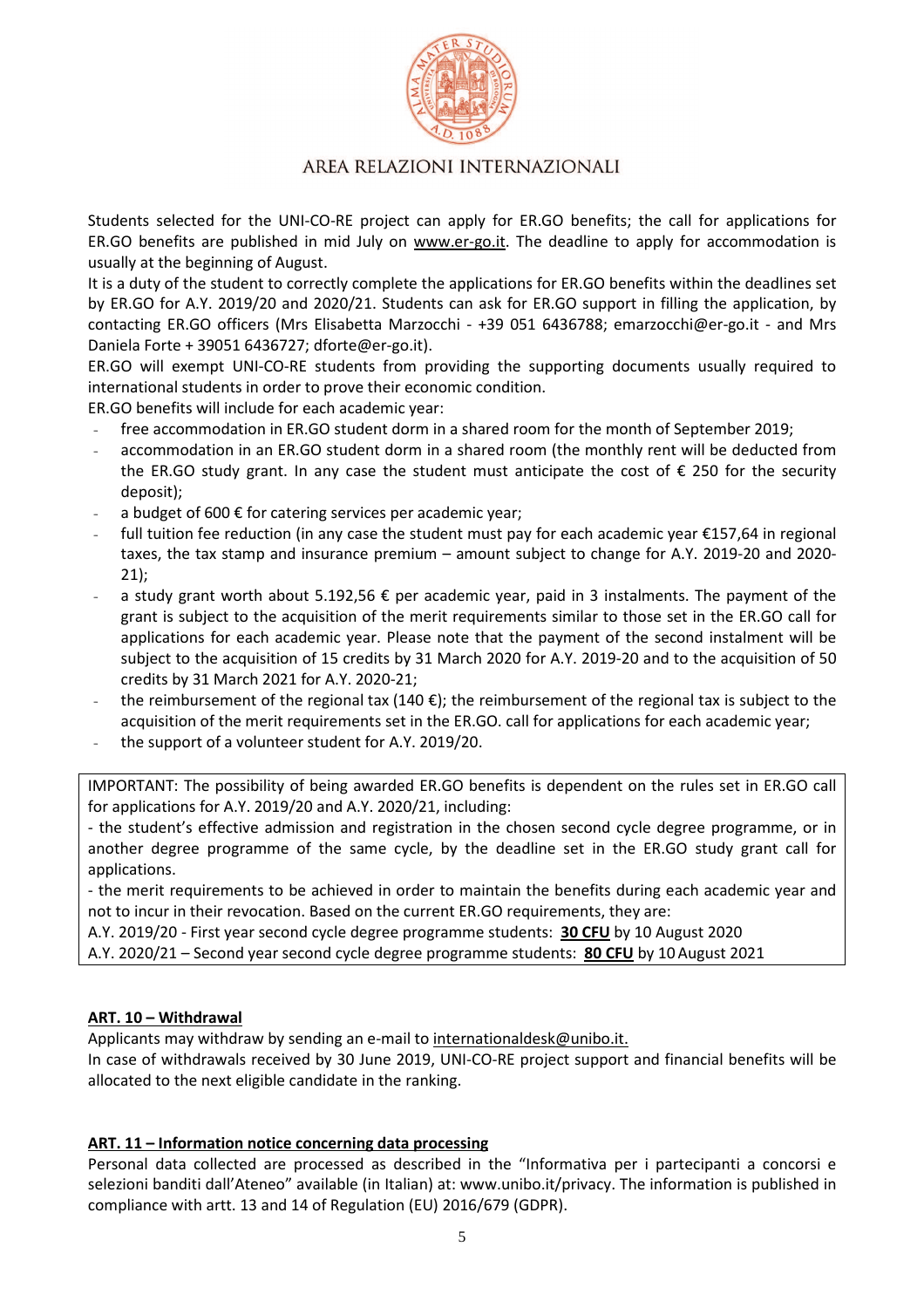

Personal data collected are also processed in compliance with UNHCR Data Protection Policy Available at: https://unhcr.github.io/Integrated-framework-household-survey/Data-Protection-Impact-Assessment.html#unhcr-data-protection-policy.

The Administration reserves the right to verify the truth of the information provided. Without prejudice to the penal sanctions of article 76 of Italian Presidential Decree no. 445/2000, in the event of fraudulent information being discovered as a result of such verification the applicant will forfeit the right to the study grant.

### **ART. 12 – Conditional issuing of the call for applications**

This call for application is issued conditionally to the signing of the cooperation agreement and its addendum for the project UNI-CO-RE, University Corridors for Refugees (Ethiopia – Unibo 2019-21) among all the parties listed in art. 1.

#### **International Desk**

For information please contact the International Desk of the Alma Mater Studiorum – University of Bologna, Via Filippo Re 4, 40126 Bologna

Tel. +39 0512088101

Fax +39 0512086113

Email internationaldesk@unibo.it

Office hours:

- Monday, Wednesday and Friday: from 10:00 to 12:00 CET

- Tuesday and Thursday from 14:30 to 16:00 CET.

The procedure manager is Paola Candotti – Settore Sportello Utenti Internazionali, Via Filippo Re 4, 40126 Bologna.

Attachments:

- 1) list of second cycle degree programmes
- 2) CV template

Bologna, 15 January 2019.

 Signed by HEAD OF THE INTERNATIONAL RELATIONS DIVISION Giovanna Filippini